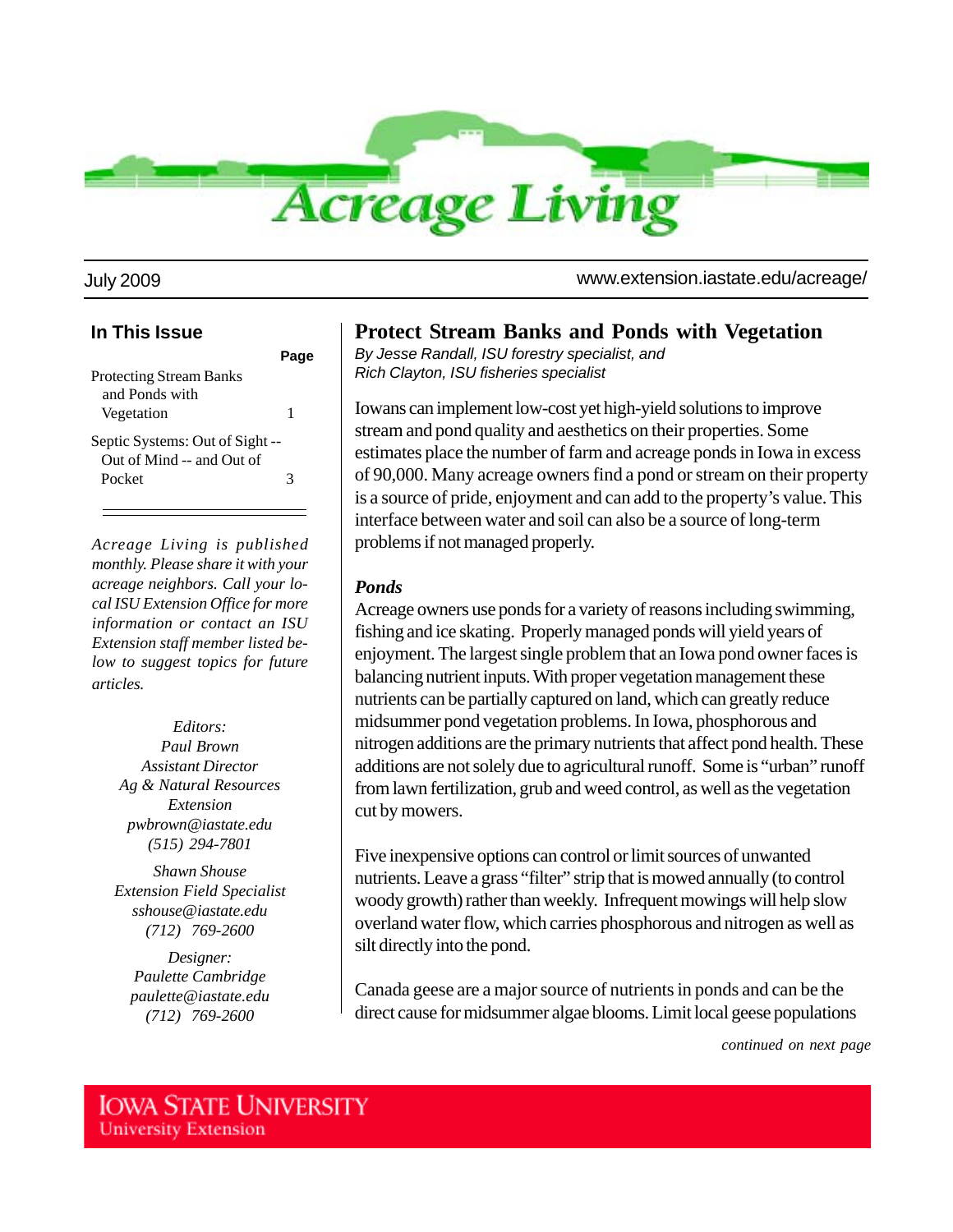#### *continued from previous page*

by leaving a tall grass strip along the edge of your pond. Canada geese prefer areas that allow them to see approaching predators. A tall grass strip near the water's edge will not be attractive to them.

If mowing is desired, begin mowing close to the pond after the major spring weather has passed. Then limit the number of mowings and set the mower at a higher setting. Blow grass clippings onto the land rather than into the water. As grass clippings decay, they are a source of nutrients acting as a fertilizer.

Use the small contour differences around the pond to reduce inputs particularly if you can identify where overland water enters the pond. These areas are "hotspots" where grass should be left unmowed or mowing is limited as described above. The width of the filter strip can vary depending on the topography and the watershed extent. Our recommendation is to make it as wide as you can without compromising other activities.

If all mowing is discontinued, woody vegetation encroachment will occur over time. Landowners can control the type and density of woody vegetation by strategically planting beneficial trees and shrubs. Woody vegetation can shade areas of the pond to help control temperature and sunlight (influencing pond vegetation), provide habitat cover for wildlife and songbirds, increase pond

bank stabilization and provide the homeowner added privacy.

### *Streams*

Recent research has begun to focus on in-stream flow and the impacts of active stream bank erosion. Acreage owners often do not own enough of the stream length to realize large downstream changes in water quality. However, they can take steps to limit siltation and nutrient inputs. When multiple adjacent acreage owners combine efforts, improvements can help the overall stream health.

One of the first improvements is livestock control. In Iowa, livestock are often in pasture areas adjacent to streams. Restricting livestock from the stream area will allow vegetation (grasses and woody vegetation) to establish and begin to hold the stream bank. In severe cases, where stream banks have begun to erode creating steep bank situations, a more direct conservation approach is needed.

Stream revetments are one simple method landowners can create by themselves with tools and materials common on most acreages. Stream revetments are structures that slow the water, which reduces the stream's power and causes the stream to add silt in strategic areas that can then be planted with fast growing vegetation such as willows, buttonbush and various sedges. A revetment can also modify the stream bank slope so it can handle the energy from large water flow events.

Figures 1-3 illustrate a before, just following a flood event, and twomonth follow-up of a local stream bank revetment project that was installed as part of an Iowa State University class. The project began by anchoring 7 to 10 foot tall red cedar trees (top of the tree pointing downstream) with several wraps of wire to old T-posts that were driven into the stream bed where the bank meets the water. Trees were overlapped to create a continuous row. During floods, sediment was deposited behind the cedar trees, which added to the bank. Willow and buttonbush shrubs were planted in these silted areas. Figure 2 shows that grasses and forbs have begun to grow and further stabilize the bank and "hide" the once open bank face. Once established, revetments need only minor maintenance -- cutting back the willows in the first few years to stimulate root growth and expansion of the trees. These 12- 16 inch cuttings, if clipped in early spring before bud break, can be driven directly into the soil bank (leaving 1-2 inches above the soil surface) where they will root and grow into new seedlings.

In time, these revetments will grow and expand to create wildlife corridors, help moderate stream temperatures, and improve the stream's capacity for aquatic life. For more information, see Iowa State's natural resource ecology and management extension site at www.nrem.iastate.edu/extension/

*continued on next page*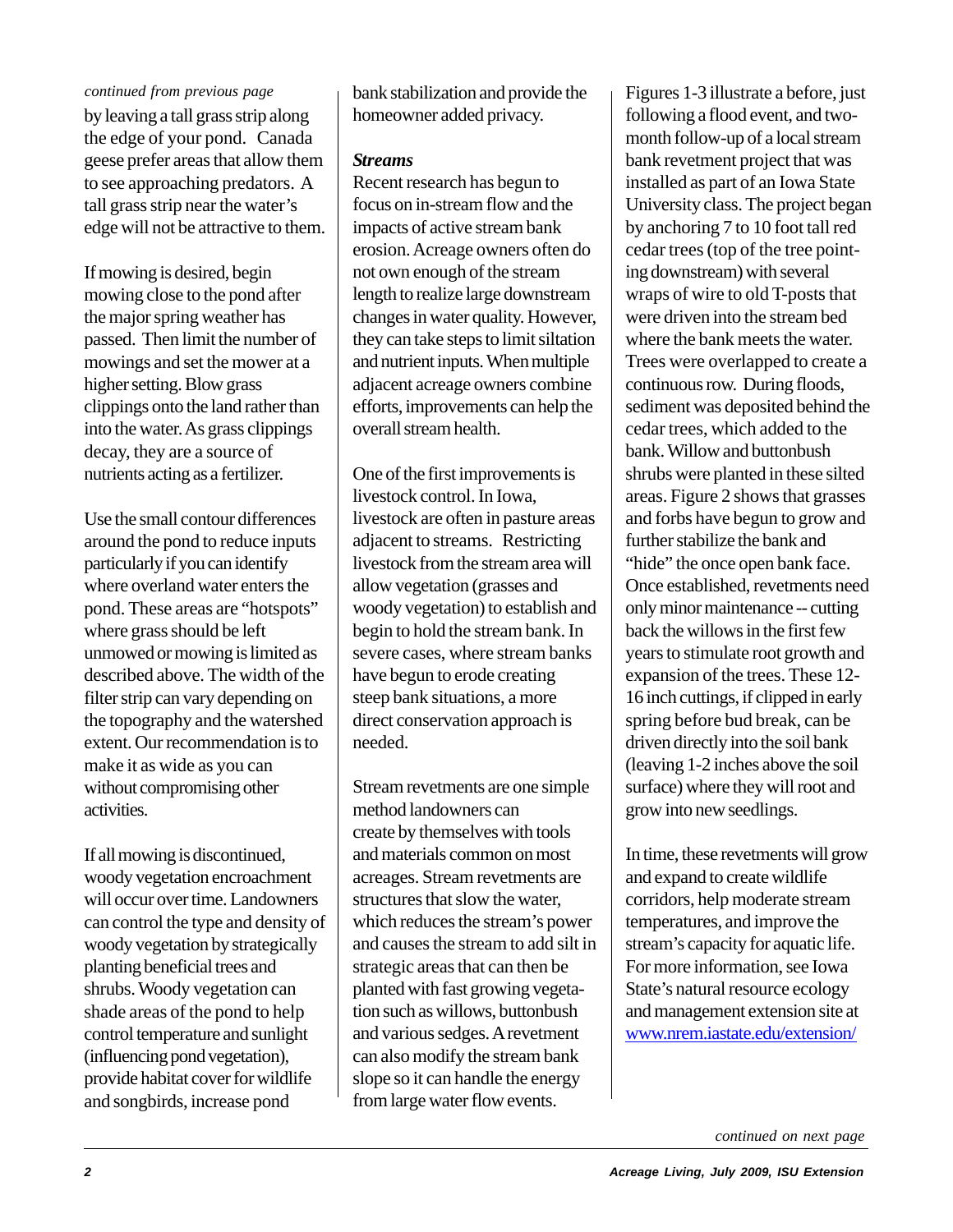#### *continued from previous page*



*Figure 1*. Looking downstream. Red cedar revetment is on the left side of the stream. Picture taken April 14, 2009.



*Figure 2*. Looking across the revetment (bottom of the photo is the bank, top of the photo is the middle of the stream). Over two feet of sediment was deposited from an April 26, 2009 rain storm. Photo was taken was taken on April 28. Note the two T-posts used to secure the base and top of each cedar tree and the willow cuttings just sticking out just above the sediment.



*Figure 3*. Looking upstream. Red cedar revetment is on the right side of the stream. Picture taken June 19, 2009. Note vegetation regrowth to the right of the revetment along the bank is hiding the willow cuttings from Figure 2.

# **Septic Systems: Out of Sight -- Out of Mind -- and Out of Pocket**

*By Tom Glanville, ISU Professor of Ag and Biosystems Engineering*

They are usually out of sight— so are easily forgotten — but septic systems do need maintenance, and failing to do it can lead to costly repairs.

Septic systems have two main components: a tank — whose main purpose is to trap floating solids and sludge; and a soil or

sand filter (variously referred to as soil absorption trenches, leaching field, buried sand filter, filter mound or occasionally a mechanical treatment unit). The filter reduces bacteria and soluble pollutants in septic tank effluent before the liquid is discharged into the soil (preferred) or (when soils are not suitable) into a ditch or stream.

The most important maintenance task on the tank component of the system is to have it checked and pumped out periodically. Though chemical and bacterial action inside the tank help to break down solids, the rate of decomposition is generally too slow to keep up with the amount coming in, and so a gradual

*continued on next page*